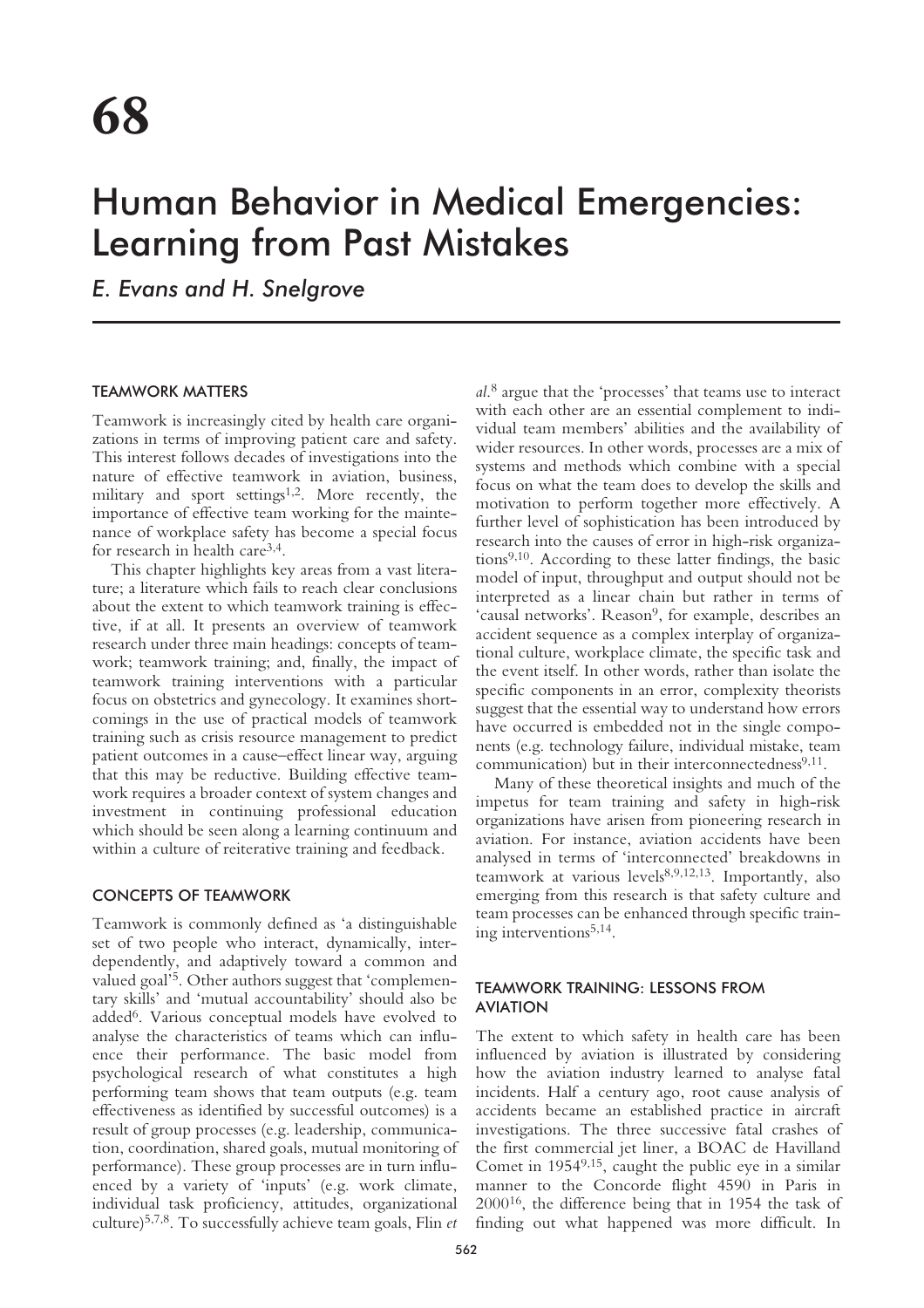1954, the aviation industry did not have black boxes, cockpit voice recorders or flight data recorders. The British Comet investigation thus represented a landmark inquiry into accident investigation<sup>9</sup>. Interestingly, both accidents were either partly or wholly attributable to structural weaknesses in the fuselage of these particular aircraft. In both instances, the remaining aircraft of this specific design were withdrawn from service. In the decades following the Comet tragedies, however, improved aircraft manufacturing, and data collection combined with huge media coverage of air accidents shifted the emphasis to human factors $9,17$ . One emblematic case commonly cited by human factor researchers is the Tenerife collision in March 1977 between two jumbo jets. This high profile case brought human factor analysis to a world audience. Along with other high profile disasters, it has also subsequently influenced health care. A total of 583 individuals either died or were mortally wounded in what is still today the worst accident in aviation history. However, using human factor analysis principles, these deaths were entirely avoidable. Briefly, the KLM and Pan AM jets were diverted to the small airport at Tenerife from their scheduled stop in Las Palmas for refueling. This was because of a terrorist bomb scare at Las Palmas. However, the fatal combination of a crowded and unfamiliar landing field, inexperienced control tower operators, crackling audio technology, language problems, fog and poor visibility, flight deck violations, submissive crew members and a dominating senior commander proved to be lethal. Vivid reconstructions based on the official investigation which highlighted the teamwork and human factor contributions to the catastrophe populate the world wide web<sup>18,19</sup>.

Flin *et al*. <sup>8</sup> describe many more incidents with strikingly similar dynamics, including the Three Mile Island nuclear accident, and the USS Vincennes and Eastern Airlines flight 401 crash, to name but a few. What emerged from a spate of enquiries into these accidents was a surprisingly short list of critical teamwork problems. These included *poor role clarity; lack of explicit coordination; poor communication between team members; submission to hierarchy; poor situation awareness; poor decision making; failure to assert authority; and workload management.* These were all 'non technical skills'8,13,20.

In 1979 a reaction to these events led to the development of crew resource management training. Also known as 'human factor training', crew resource management was initially designed to reduce operational errors and improve emergency responses in aircrews. The rationale was that errors are inevitable<sup>21</sup>, but that to perform effectively and reduce the risk of making catastrophic mistakes individuals in teams must be proficient in non-technical skills (NTS). The emphasis in aviation, where this training originated, was to shift attitudes among trainees from one of individual autonomy to team centered interdependence. In this new perspective, safety became the binding principle of crew management. Of overriding importance, this

attention to safety has permeated organizational culture in the aviation industry and is no longer confined to crews; rather it is a system philosophy22. Crew resource management has now been adapted to other high reliability team settings into other fields such as nuclear power generation, maritime and rail industries, fire services<sup>20,23</sup>, the offshore oil industry<sup>24</sup>, aviation maintenance<sup>25</sup> and health care<sup>26-28</sup>.

In an influential report released in 1999 by the Institute of Medicine *To Err is Human: Building a Better Health Care System*<sup>29</sup> aviation-based crew resource management became crisis resource management and was identified as a key strategy for reducing error in the complex treatment teams that are such a feature in modern health care. Following this report, health care authorities around the world have recommended the implementation of team training to improve teamwork29,30. In particular, the need for interprofessional and multidisciplinary team training approaches across the full spectrum of health care education has been included in competency descriptions by European, North American and Australasian medical associations. Communication, partnership and teamwork are identified as core domain competencies by the European General Medical Council (GMC)<sup>31</sup>, the Accreditation Council for Graduate Medical Education (ACGME), the Australian Medical Council (AMA), the Medical Council of Canada (MCC) and many others<sup>32-35</sup>. How this evolution of team training in health care has affected obstetric teams is the focus of the next section.

# TEAMWORK TRAINING INTERVENTIONS IN OBSTETRICS AND GYNECOLOGY

Effective teams have supported the management of obstetric emergencies for many years; at the same time, when they fail, the results have appeared in many national reports $36$ . The ability of functioning obstetric teams to perform in high-stake situations is crucial and forms the basis for widely regarded literature. To be effective, teams require a high degree of technical and non-technical skills, plus the ability to be able to come together in an instant to co-ordinate their diverse members into a rapid response. Teams in obstetrics are multiprofessional and can be extremely fluid. While the static component to any obstetric unit is the midwifery (in the US and many other countries it is nursing) staff, many other members including the trainee obstetricians and anesthetists are mostly temporary. This circumstance makes the ability to implement effective training programs or even to research the effect of interventions on teams challenging, as team members never work together enough to rehearse any new skills learned during training.

Describing those elements which constitute an ideal team has been the basis of research for many years. It starts with identifying what can be replicated from high-risk industries where teams are under scrutiny and trying to apply this information to our own specialty. Several groups have worked with obstetric care givers to define and validate what they feel contributes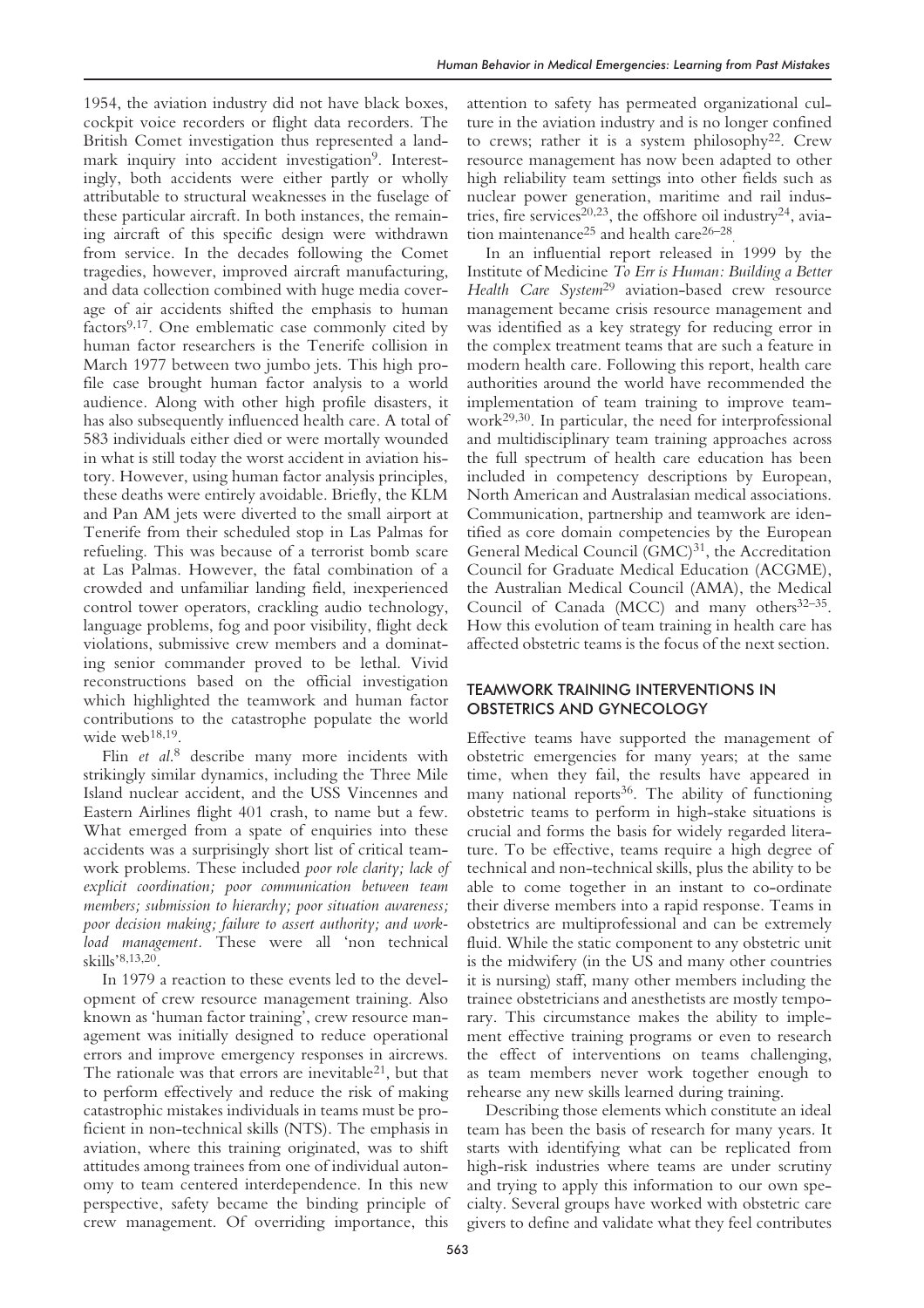to successful clinical outcomes within their own practice37,59. This has formed a platform from which to measure effectiveness, by setting a standard of teamwork that may have previously been undefined. Of course, good teamwork may mean something different to one profession as compared with another. In their uniprofessional domains, each group experiences a different set of professional boundaries, hierarchies and expectations of themselves and others within an emergency setting. It is the bringing together of these teams that attempts to develop understanding and a common language between them to create superior performance. This is the essence of what Salas describes as 'dynamic interdependence'5.

Many different approaches can be used to train obstetric teams; these vary from classroom based lectures focusing entirely on obstetric emergencies and/or crisis resource management<sup>38</sup> to simulated emergency scenarios combined either with<sup>39</sup> or without40 specific teamwork theory to provide a platform from which to discuss team interactions. Each method seeks to develop and incorporate many of the aviation industry principles of crisis resource management which provides the basis for 'portable skills' that can be directly translated into clinical scenarios<sup>41</sup>. Where the training actually takes place can have significant implications for the transfer of these lessons to clinical care. In fact, the location of training is a powerful predictor of transfer41 and is effective without the time or costs involved in using simulation labs. Local training can improve accessibility, clinical relevance and address system issues unique to a specific obstetric unit<sup>39</sup>.

Evaluating the effectiveness of obstetric teamtraining programs has been challenging due to the heterogeneity of interventions, course design and assessment tools<sup>42</sup>. Many interventions, however, can be described in one dimension or another on the Kirkpatrick scale43. Kirkpatrick created a framework on which to judge the effectiveness of any educational intervention, extending beyond satisfaction scores used commonly to evaluate training to looking at organizational change and improved patient outcomes that come about.

## Level 1: learner reaction

Evaluation limited to participant satisfaction tells us a certain amount about the impact on teams, since team training is not only enjoyed by team participants, but also has the potential to improve knowledge of teamwork and shared decision-making41. Even if the impact of clinical outcome is harder to evaluate, participants commonly report improvement in communication and team functioning as a result of training44.

## Level 2a: modification of learner attitudes and perceptions

Attitudes of teams to entering into obstetric emergencies is positively affected by simulation training45, as is the perception of the importance of communication

and the concepts of patient safety particularly in relation to postpartum hemorrhage<sup>46</sup>.

## Level 2b: learner acquisition of knowledge and skills

Skills and knowledge improve within simulated obstetric emergencies particularly when using highfidelity models<sup>47</sup>. In addition, using simulation creates the advantageous situation of retained improved knowledge scores for longer times<sup>45</sup>. The benefit of additional specific team training has been questioned by some and is variable<sup>47</sup>. This may in part be due to the way in which these studies sought to evaluate team improvements within simulated emergencies. Others have had more success when team training or crisis resource management principles have been the focus of the training and have not involved simulation<sup>38</sup>. However, Gaba *et al*. support the use of simulation to create a setting for applying the principles<sup>48</sup>. Therefore, there is compelling evidence that even simulation-based training in obstetrics is an appropriate approach to reduce errors and risk in obstetrics.

## Level 3: change in learner behavior

In 2007, Birch *et al*. <sup>49</sup> demonstrated that teams trained with simulation sustained their improvement in clinical management, interdisciplinary communication and self-confidence when tested 3 months later compared with their colleagues trained with just lectures or a combined approach. Teams taught with simulation also improved their interdisciplinary communication skills compared with those taught exclusively by lecture.

## Level 4: benefits to the organization/patient resulting from learner performance

Of course, the greatest challenge comes to the ability of any form of training, classroom, simulation or otherwise, to transfer its perceived benefits into the clinical environment and ultimately onto patient care. It ultimately comes down to clinical outcomes, and the only real study that has been able to demonstrate a significant impact has done so in perinatal outcomes  $50$ . Impacts on maternal outcomes have yet to be realized, and this may be, in part, due to the manner in which organizations have approached obstetric team training programs. A recent study suggests that team training without drills with patient simulators have not been shown to lead to improvement in outcome<sup>51</sup>. It is worth questioning, however, whether attempts to apply randomized controlled trial methodologies to multifactorial and complex interactions between team members represents the magic bullet<sup>52</sup> – in other words, whether they can reliably take account of confounding factors or isolate 'interventional' benefits in a convincing way.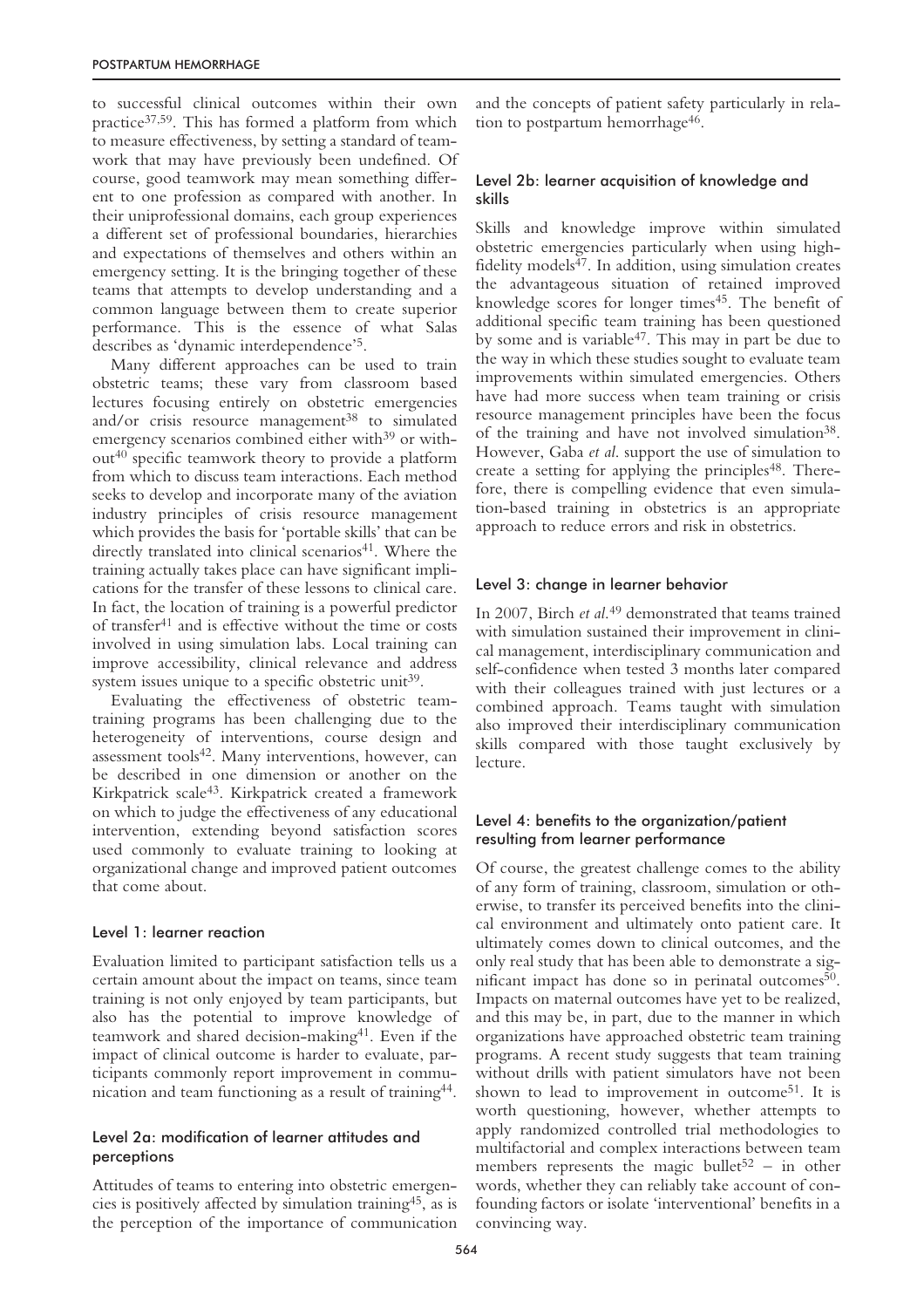## Which teams benefit more?

The experience of team members will undoubtedly affect the ability of studies to show improvement in skills or knowledge but also may have positive effects on their behaviors. Most studies on the impact of simulation team training have evaluated midwifery/ obstetric teams excluding anesthetists in the structure of the whole team. Anesthetists have historically been familiar with concepts of crisis resource management and simulation based training53 and thus may be invaluable in disseminating the language of concepts such as situational awareness and 'shared mental models' that are often so unfamiliar in maternity units; basically these terms refer to 'collective wariness' where each member of the team is vigilant and contributing actively to the team's understanding of the clinical situation. Studies which eschew any members of the team run the risk of undermining a key trait of crisis resource management in maintaining safety.

#### Is it cost-effective?

The cost-effectiveness of such rigorous attention to team work will always be a question for every organization which seeks to invest in it. Litigation within obstetrics sites and poor communication between professions remains a top root cause of error. With bills for organizations in millions of pounds, the relatively small cost of programs targeting team behaviors cannot be ignored as an eminently achievable investment<sup>54</sup>.

The location of training has also been evaluated, given the huge potential for unnecessary expense incurred by using simulation centers. No additional benefits to knowledge acquisition are found by training in simulation centers over locally conducted training40. Salas finds the same beneficial effect on teams when trained within their clinical environment<sup>39</sup>. This has hugely encouraging implications on the accessibility of simulation-based training in developing countries and has underpinned the success of programs such as PRactical Obstetric MultiProfessional Training  $(PROMPT)^{50}$ .

Although there is evidence suggesting the efficacy, reliability and validity of simulator-based training, its superiority over conventional training with regard to cost-effectiveness has yet to be proven. Because there is a limited amount of high-quality evidence on the effect of simulation-based training, it is important for researchers to reflect carefully on the specific characteristics of the educational environment that may require different approaches to study design and analysis. Studies need to be performed using standardized simulation scenarios to evaluate the fundamental aspects of human performance in health care. In this regard, it is important to keep in mind that it is not randomization *per se* that is critical to the quality of educational experiments, nor is it that the methods of clinical experimental research can and should be adopted wholesale into the educational setting52.

## **CONCLUSIONS**

Teamwork research is designed to improve workplace training interventions. Few would disagree with the idea that improving teamwork through better communication, clarifying goals, sharing expectations about the task and mutual monitoring of performance are all good things. Equally, it is difficult to deny that programs that encourage these behaviors should have at least some positive benefit on team performance in health care. Despite this, few of the psychological concepts explaining successful teamwork in various high-risk industries such as team situation awareness, shared mental models and adaptive coordination have been investigated systematically in health care. This is borne out in team-based research in obstetrics and gynecology. These conceptual descriptions of good teamwork undoubtedly provide helpful insights and useful analytical traction. However, the findings from these studies are uneven and lack synthesis; for example, they do not make explicit exactly what aspects of teamwork need to be improved. While, on the one hand, it is claimed that many adverse events could have been prevented by improved teamwork, few empirical studies have systematically investigated the role of teamwork in preventing minor problems from escalating into more serious incidents<sup>8,55</sup>. The extent to which this research can influence practice is, as a result, unclear. So why does this training seem less successful than we would like? Is our analytical lens too thick?

Many lessons are available from aviation and research in high risk organizations. Some researchers, however, question whether some of these have been lost in translation into health care<sup>22</sup>. For instance, 'behavioral markers' underlying crisis resource management training refer to explicit, observable behaviors employed by ideal practitioners. The idea has been embraced that if you teach everyone to adopt these and practice them, results will follow that can be measured. As a result, crisis resource management training has directed a growing body of research to identify linear effects of team training on patient outcomes. Interestingly, this is despite the fact that in aviation itself research evidence for the benefits of crisis resource management has been elusive<sup>22,56</sup>. On the other hand, what has been learned from complexity theorists is that factors contributing to patient safety and error are multiple and interdependent; they do not lend themselves exclusively to individual or team analyses57. Beneath the behaviors in any specific team are a collection of attitudes and beliefs embedded in the social and work environment and the organizational culture of a workplace<sup>6</sup>. These have been described as the context of teamwork, or what Musson refers to as the 'unobservable ingredients enriching our cognitive processes, and behavior'22.

What is the implication of all this work? Perhaps there are two. On the one hand, the immense variety of potentially hazardous situations requires that training for safer behavior is delivered at the level of the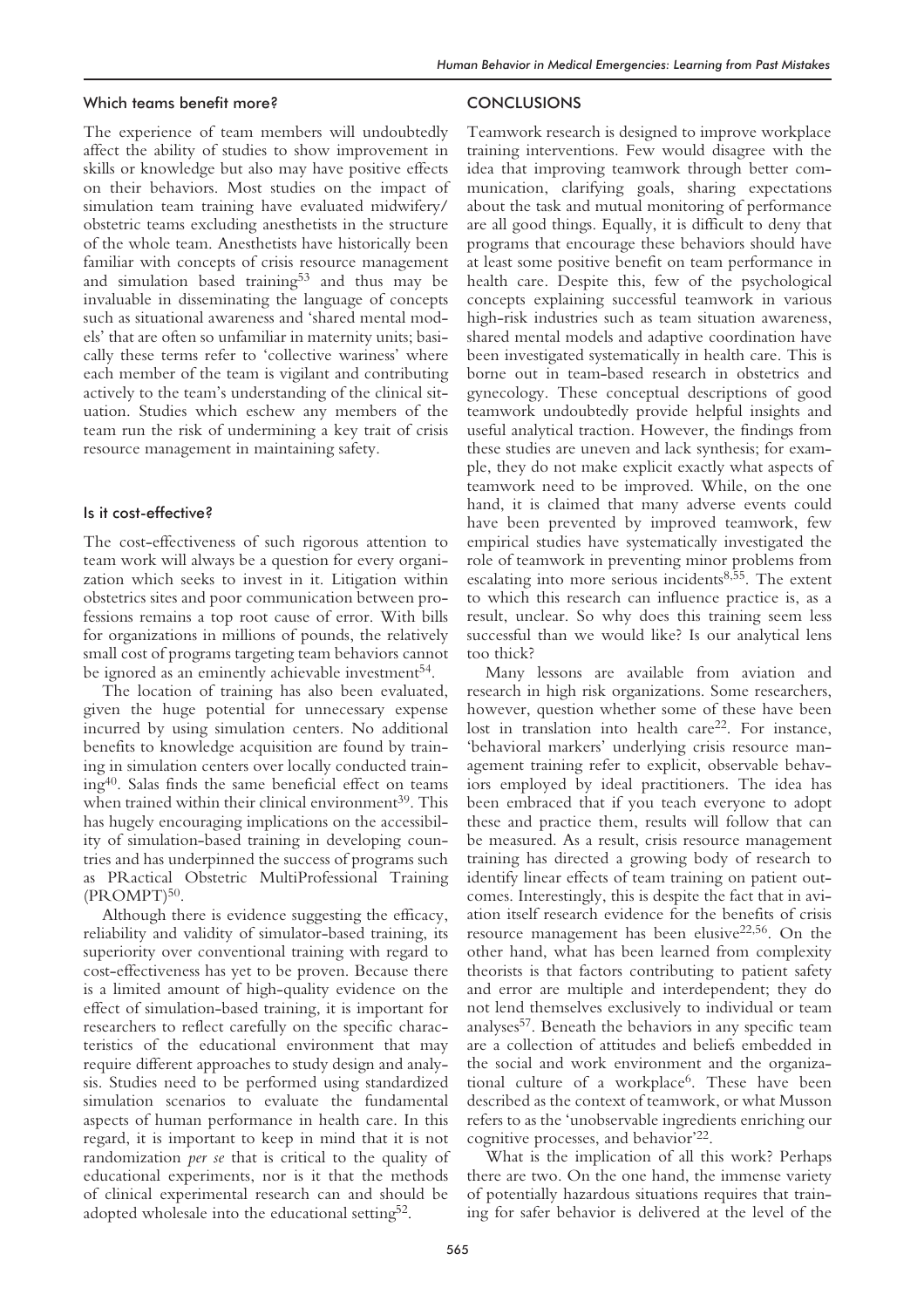team. On the other, it is that if team training is not undertaken as part of a wider program to address dysfunctional factors at the organizational level, the work environment level and the individual level, it is difficult to see how behavioral marker-based crisis resource management-oriented team training will be able to fulfil its potential in improving the quality of care in our current systems<sup>22</sup>. Patient safety outcomes as seen through this lens represent an emerging phenomenon arising out of a complex dynamic network which is not amenable to simple causal relations. Nor is it directly attributable to one isolated feature in the system58. Most measures of teamwork still focus on individual behaviors. Future evaluation and research of team training will need to be founded on more conceptual clarity as well as wider analytical frames for what constitutes effective teamwork.

## References

- 1. Hackman J. Learning more by crossing levels: Evidence from airplanes, hospitals, and orchestras. J Organ Behav 2003;24: 905–22
- 2. Hackman J. Leading Teams. Setting the stage for great performance. Harvard: Harvard Business School Press, 2002
- 3. Awad S. Bridging the communication gap. Am J Surg 2005; 190:770–4
- 4. Leonard M, Graham S, Bonacum D. The human factor: the critical importance of effective teamwork and communication in providing safe care. Qual Saf Healthcare 2004;13: 85–90
- 5. Salas E, Dickinson TL, Converse SA. Towards an understanding of team performance and training. In: Swezey RW, Salas E, eds. Teams: their Training and Performance. Norwood, NJ: Ablex Publishing Corporation, 1992:3–29
- 6. Drinka TJK, Clark P G. Health Care Teamwork: Interdisciplinary Practice And Teaching. Westport, CT: Auburn House/Greenwood, 2000
- 7. Unsworth K, West M. Teams: the challenges of cooperative work. In: Chimiel N, ed. Work and Organizational Psychology. Oxford: Churchill Livingstone, 2000
- 8. Flin R, O'Connor P, Crichton M. Safety at the Sharp End. A Guide to Non-technical Skills. Farnham: Ashgate, 2008
- 9. Reason J. The Human Contribution. Farnham: Ashgate, 2008
- 10. Hollnagel E. The ETTO Principle: Efficiency Thoroughness Trade-Off. Farnham: Ashgate, 2009
- 11. Paries J. Complexity, Emergence, Resilience. In: Hollnagel E, Woods D, Leveson N, eds. Resilience Engineering. Concepts and Precepts. Aldershot: Ashgate, 2006
- 12. Orasanu J. Finding decisions in natural environments: the view from the cockpit. In: Zsambok C, Klein G, eds. Naturalistic Decision Making. Mahwah, NJ: LEA, 1997
- 13. Weiner E, Kanki B, Helmreich RL. Cockpit Resource Management. San Diego, CA: Academic Press, 1993
- 14. Salas E, Cooke N, Rosen MA. On teams, teamwork, and team performance: discoveries and developments. Hum Factors 2008;50:540–5
- 15. de Haviland Comet W. de Havilland Comet. http://en. wikipedia.org/wiki/De\_Havilland\_Comet. 2011
- 16. AF 4590 -Wikipedia. Air France Flight 4590. http://en. wikipedia.org/wiki/Air\_France\_Flight\_4590. 2011
- 17. Reason J, Parker D, Lawton B. Organizational controls and safety: the varieties of rule-related behaviour. J Occup Organ Psychol 1998;71:289–304
- 18. 1001crash.com. Tenerife crash March 27th, 1977. http:// www.1001crash.com/index-page-tenerife-lg-2-numpage-1. html. 2011
- 19. National Geographic Channel. Air crash investigation videos. http://natgeotv.com/uk/air-crash-investigation/videos? page=7. 2011
- 20. Salas E. A checklist for crew resource management training. Ergon Design 2006;14:6–15
- 21. Reason J. Human Error. New York: Cambridge University Press, 1990
- 22. Musson D. Putting behavioural markers to work. In: Flin R, Mitchell L, eds. Safer Surgery. Analysing Behaviour in the Operating Theatre. Farnham: Ashgate, 2009:430
- 23. Flin R. Crew resource management. improving teamwork in high reliability industries. Team Perf Man 2002;8:68–78
- 24. Flin R, Slaven G. Emergency decision making in the offshore oil and gas industry. Hum Factors 1996;38:262–77
- 25. Max DA, Graeber RC. Human error in maintenance. In: Johnston NM, Fuller R, eds. Aviation Psychology in Practice. London: Ashgate, 1994:87–104
- 26. Bleakley A, Boyden J, Hobbs A, Walsh L, Allard J. Improving teamwork climate in operating theatres: the shift from multiprofessionalismto interprofessionalism. J Interprof Care 2006;20:461–70
- 27. Flin R, Fletcher G, McGeorge P, Sutherland A, Patey R. Anaesthetists' attitudes to teamwork and safety. Anaesthesia 2003;58:233–42
- 28. Baker DP, Salas E, King H, Battles J, Barach P. The role of teamwork in the professional education of physicians: current status and assessment recommendations. Jt Comm J Qual Patient Saf 2005;31:185–202
- 29. Kohn L. To Err is Human. Institute of Medicine. Washington DC: National Academy Press, 2000
- 30. Agency for Healthcare Research and Quality. TeamSTEPPS Strategies and tools to enhance Performance and Patient Safety. http://teamstepps.ahrq.gov/abouttoolsmaterials.htm. 2006
- 31. General Medical Council. http://www.gmc-uk.org.
- 32. Accreditation Council for Graduate Medical Education. Core Competencies http://www.acgme.org/acWebsite/ RRC\_280/280\_coreComp.asp. 2011
- 33. Australian Medical Association. Role of the Doctor 2011. http://ama.com.au/node/65692011
- 34. General Medical Council. http://www.gmc-uk.org. 2011
- 35. Medical Counci of Canada. Organisational aspects of the practice of medicine. http://www.mcc.ca/en/exams/objectives/c2leo-e.htm. 2011
- 36. CEMACH. Saving mothers lives. Reviewing maternal deaths to make motherhood safer. London: RCOG, 2005
- 37. Guise JM, Deering SH, Kanki BG, et al. Development and validation of the clinical teamwork scale to evaluate teamwork. Simul Healthc 2008;3:217–23
- 38. Haller G, Garnerin P, Morales MA, et al. Effect of crew resource management training in a multidisciplinary obstetrical setting. Int J Qual Health Care 2008;20:4
- 39. Salas E, DiazGrandos D, Klein C, et al. Does team training improve team performance? A meta-analysis. Hum Factors 2008;50:903
- 40. Crofts JF, Ellis D, Draycott TJ, Winter C, Hunt LP, Akande VA. Change in knowledge of midwives and obstetricians following obstetric emergency training: a randomised controlled trial of local hospital, simulation centre and teamwork training. BJOG 2007;114:1534–41
- 41. Miller KK, Riley W, Davis S, Hansen HE. In situ simulation: a method of experiential learning to promote safety and team behavior. J Perinat Neonat Nurs 2008;22: 105–13
- 42. Merien AE, van de Ven J, Mol BW, Houterman S, Oei SG. Multidisciplinary team training in a simulation setting for acute obstetric emergencies: A systematic review. Obstet Gynecol 2010;115:1021–31
- 43. Kirkpatrick D. Evaluating Training Programs: The Four Levels, 2nd edn. San Francisco: CA: Berrett-Kochler Publishers, 1998
- 44. Clark EA, Fisher J, Arafeh J, Druzin M. Team training/simulation. Clin Obstet Gynecol 2010;53:265–77